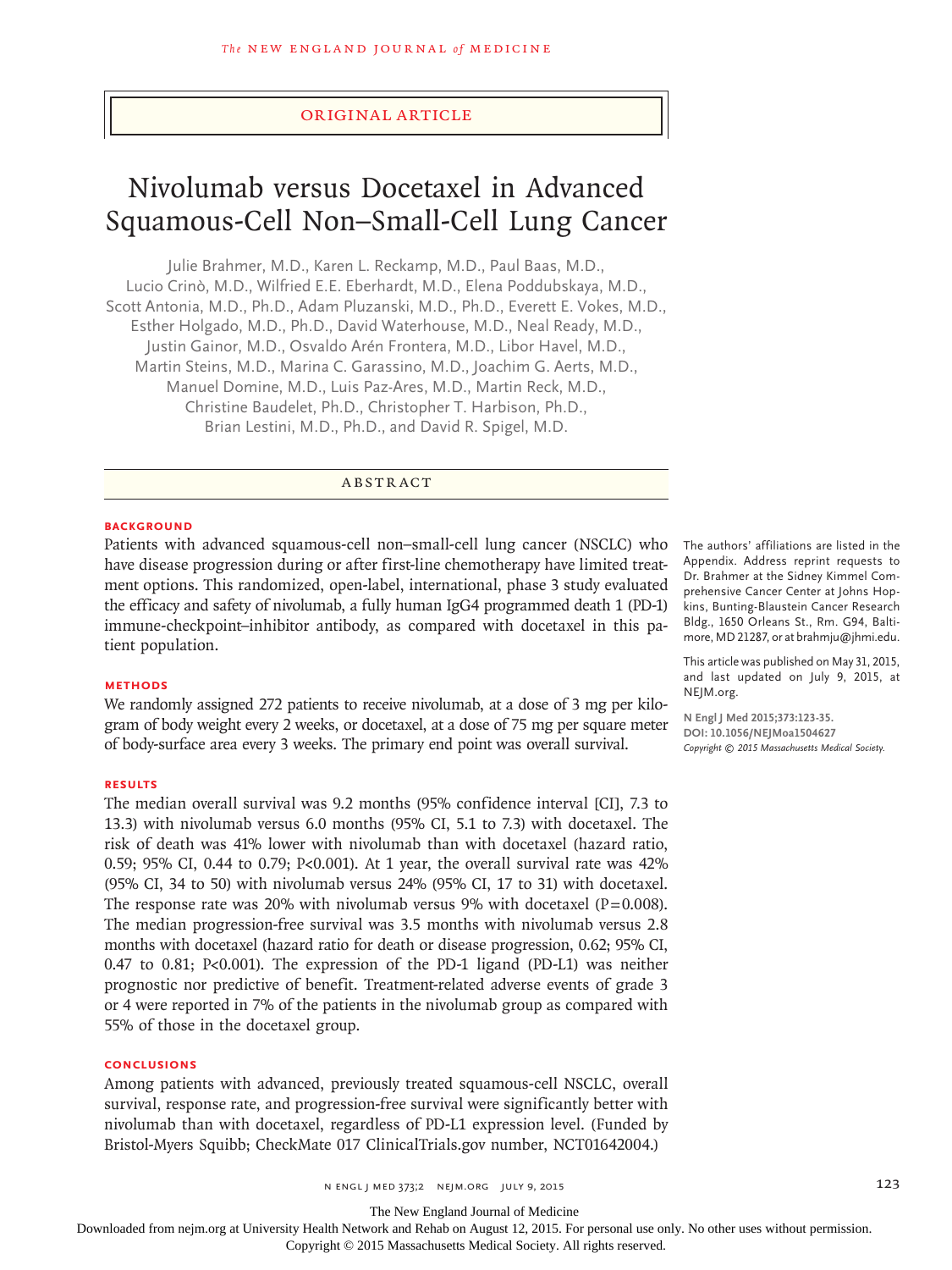QUAMOUS-CELL CARCINOMA REPRESENTS<br>approximately 30% of all cases of non-<br>small-cell lung cancer (NSCLC).<sup>1</sup> Treatment<br>for advanced squamous-cell NSCLC remains an quamous-cell carcinoma represents approximately 30% of all cases of non– small-cell lung cancer (NSCLC).<sup>1</sup> Treatment unmet need; little therapeutic progress has been made since the approval of docetaxel for secondline treatment in 1999.<sup>2-4</sup> Most new agents for the treatment of NSCLC are not indicated for this subtype because of their toxicity or lack of efficacy or because their activity is limited to tumors with specific genetic alterations that are rarely found in squamous-cell NSCLC.<sup>5-7</sup> Furthermore, no single-agent therapy has resulted in better survival than that seen with docetaxel.

The programmed death 1 (PD-1) receptor, which is expressed on activated T cells, is engaged by ligands PD-L1 and PD-L2, which are expressed by tumor cells and infiltrating immune cells.<sup>8</sup> Tumor PD-L1 expression is prevalent in NSCLC, and the interaction of PD-1 with the PD-L1 and PD-L2 ligands inhibits T-cell activation and promotes tumor immune escape (i.e., the mechanism by which tumor cells escape recognition and elimination by the immune system).<sup>8-10</sup> Nivolumab is a fully human IgG4 PD-1 immune-checkpoint– inhibitor antibody that disrupts PD-1–mediated signaling and restores antitumor immunity.<sup>11-13</sup> Nivolumab has activity across NSCLCs with various histologic features.<sup>11,13-15</sup>

In phase 1 and 2 trials, nivolumab was associated with response rates of 15% and approximately 17%, with a median overall survival of 8.2 to 9.2 months and survival rates of 41% at 1 year and 19% at 3 years, among previously treated patients with advanced squamous-cell NSCLC.<sup>14,15</sup> We report the results of a randomized, openlabel, international, phase 3 study that compared nivolumab monotherapy with docetaxel monotherapy in patients with advanced squamous-cell NSCLC in whom the disease progressed during or after one prior platinum-containing chemotherapy regimen.

#### Methods

## **Patients**

Patients with stage IIIB or IV squamous-cell NSCLC who had disease recurrence after one prior platinum-containing regimen were eligible for participation in the study. Eligible patients were 18 years of age or older, had an Eastern Cooperative Oncology Group (ECOG) performance-status score of 0 or 1 (on a scale from 0 to 5, with higher scores indicating greater disability; a score of 0 indicates no symptoms, and 1 mild symptoms), and had submitted a pretreatment tumor-tissue specimen for biomarker analyses. Patients with treated, stable brain metastases were eligible. Key exclusion criteria were autoimmune disease, symptomatic interstitial lung disease, systemic immunosuppression, prior therapy with T-cell costimulation or checkpoint-targeted agents, or prior docetaxel therapy. Patients who had received more than one prior systemic therapy for metastatic disease were excluded. Prior maintenance therapy, including an epidermal growth factor receptor tyrosine kinase inhibitor, was allowed. The complete eligibility criteria are provided in the study protocol, available with the full text of this article at NEJM.org.

#### **Study Design and Treatments**

From October 2012 through December 2013, we enrolled 352 patients, of whom 272 underwent randomization; 135 patients were randomly assigned to receive nivolumab, at a dose of 3 mg per kilogram of body weight every 2 weeks, and 137 were randomly assigned to received docetaxel, at a dose of 75 mg per square meter of body-surface area every 3 weeks (Fig. S1A in the Supplementary Appendix, available at NEJM.org). Both drugs were administered intravenously. Patients were treated until disease progression or discontinuation of treatment owing to toxic effects or for other reasons (Fig. S1B in the Supplementary Appendix).

Randomization was stratified according to prior use of paclitaxel therapy (yes vs. no) and geographic region (United States or Canada vs. Europe vs. rest of the world [Argentina, Australia, Chile, Mexico, and Peru]). For patients in the nivolumab group, treatment after initial disease progression was permitted at the investigator's discretion according to criteria specified in the protocol. Requirements for treatment delay or discontinuation because of treatment-related adverse events were specified in the protocol, as were requirements regarding reductions in the docetaxel dose owing to toxic effects, which conformed with the prescribing information on the product label. Reductions in the nivolumab dose were not permitted.

124 **n engl july 9, 2015** n engl july 9, 2015 n engl july 9, 2015

The New England Journal of Medicine

Downloaded from nejm.org at University Health Network and Rehab on August 12, 2015. For personal use only. No other uses without permission.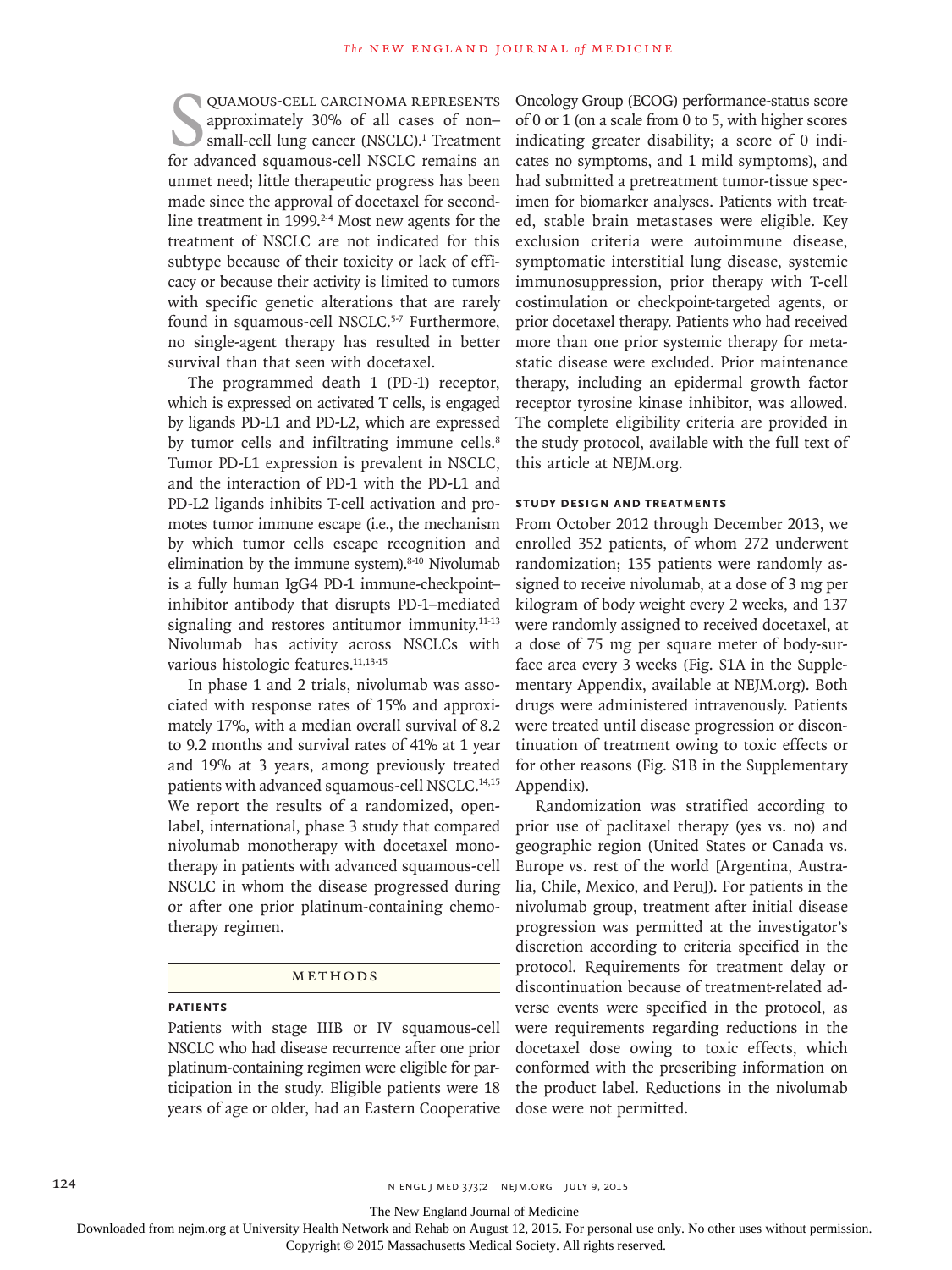## **End Points and Assessments**

The primary end point was overall survival. Patients were followed for survival continuously while they were receiving the study drugs and then every 3 months after discontinuation of treatment. Initially, confirmed objective response rate was also a primary end point, but on the basis of mature data regarding the objective response rate in an expanded cohort of patients with NSCLC who had been treated in the phase 1b study MDX-1106-03 (ClinicalTrials.gov number, NCT00730639),<sup>13</sup> the current trial was amended before the planned interim analysis to make overall survival the sole primary end point. The rate of investigator-assessed confirmed objective response was modified to be the first secondary end point. Additional end points included progression-free survival, patient-reported outcomes, efficacy according to tumor PD-L1 expression, and safety.

Tumor response was assessed with the use of the Response Evaluation Criteria in Solid Tumors (RECIST), version  $1.1$ <sup>16</sup> at week 9 and every 6 weeks thereafter. Patient-reported outcomes regarding disease-related symptoms and health status were assessed with the use of the Lung Cancer Symptom Scale and the European Quality of Life–5 Dimensions questionnaire. Outcome measures included the proportion of patients who had clinically meaningful improvement in the average Lung Cancer Symptom Scale score by week 12. Analyses of patient-reported outcomes are ongoing.

Safety was assessed by means of evaluations of the incidence of adverse events, which were graded with the use of the National Cancer Institute Common Terminology Criteria for Adverse Events, version 4.0. Select adverse events (those with potential immunologic causes) were grouped according to prespecified categories.

#### **PD-L1 Biomarker Analysis**

PD-L1 protein expression was evaluated retrospectively in pretreatment (archival or recent) tumor-biopsy specimens with the use of a validated automated immunohistochemical assay (Dako North America) that used a rabbit monoclonal antihuman PD-L1 antibody (clone 28–8, Epitomics). Samples were categorized as positive when staining of the tumor-cell membrane (at any intensity) was observed at prespecified expression levels of 1%, 5%, or 10% of cells in a section that included at least 100 tumor cells that could be evaluated.

#### **Study Oversight**

The study was designed by the academic authors in collaboration with the sponsor (Bristol-Myers Squibb); the sponsor also worked jointly with investigators to collect and analyze the data. The study protocol was approved by an institutional review board at each participating institution. The study was conducted in accordance with the provisions of the Declaration of Helsinki and Good Clinical Practice guidelines as defined by the International Conference on Harmonisation. Written informed consent was obtained from all the patients before enrollment.

An independent data and safety monitoring committee provided oversight of safety and efficacy. On January 10, 2015, the committee recommended early termination of the study on the basis of a prespecified interim analysis that showed that overall survival among patients receiving nivolumab was superior to that among those receiving docetaxel. Planned enrollment was complete before the study was stopped. We report the results of the interim analysis here, which are based on a December 15, 2014, database lock.

All the authors attest that the study was conducted in accordance with the protocol and vouch for the accuracy and completeness of the data and analyses. The first draft of this manuscript was written by the first and last authors; all the authors contributed to subsequent drafts and made the decision to submit the manuscript for publication. All the authors signed a confidentiality agreement with the sponsor. Medicalwriting support, funded by the sponsor, was provided by StemScientific.

#### **Statistical Analysis**

Overall survival and progression-free survival were analyzed with the use of a two-sided logrank test stratified according to prior or no prior paclitaxel use and geographic region. Hazard ratios and corresponding confidence intervals were estimated with the use of a stratified Cox proportional-hazards model, with randomized group as a single covariate. Survival curves for each treatment group were estimated with the use of the Kaplan–Meier method. Survival rates were derived from the Kaplan–Meier estimates.

The New England Journal of Medicine

Downloaded from nejm.org at University Health Network and Rehab on August 12, 2015. For personal use only. No other uses without permission.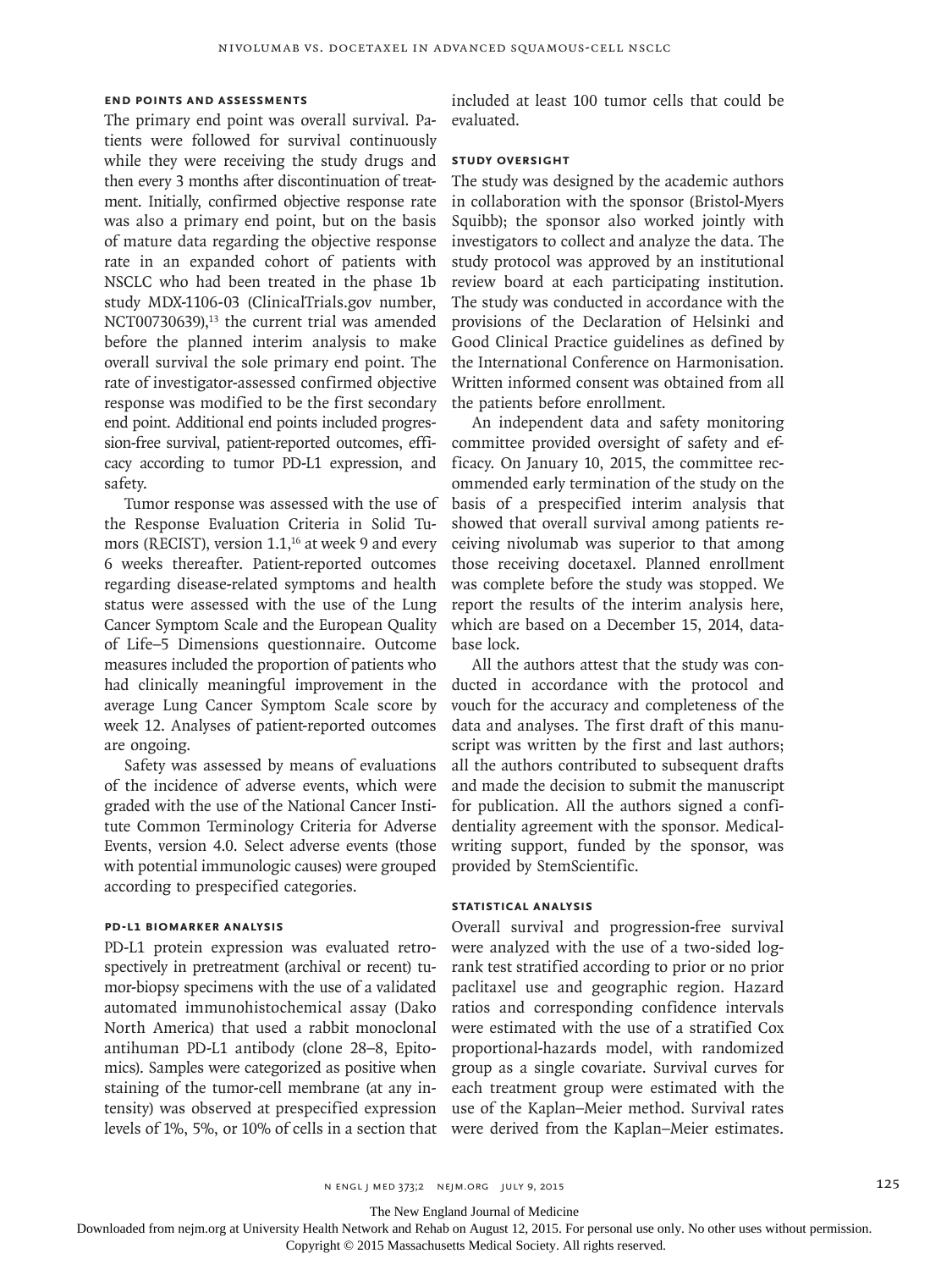| Table 1. Baseline Characteristics, Stratification Factors, and Prior Therapy.* |                          |                          |                      |  |
|--------------------------------------------------------------------------------|--------------------------|--------------------------|----------------------|--|
| Characteristic                                                                 | Nivolumab<br>$(N = 135)$ | Docetaxel<br>$(N = 137)$ | Total<br>$(N = 272)$ |  |
| $Age - yr$                                                                     |                          |                          |                      |  |
| Median                                                                         | 62                       | 64                       | 63                   |  |
| Range                                                                          | $39 - 85$                | $42 - 84$                | $39 - 85$            |  |
| Age category - no. (%)                                                         |                          |                          |                      |  |
| $<$ 65 yr                                                                      | 79 (59)                  | 73 (53)                  | 152 (56)             |  |
| $\geq 65$ to <75 yr                                                            | 45 (33)                  | 46 (34)                  | 91 (33)              |  |
| $\geq 75$ yr                                                                   | 11(8)                    | 18(13)                   | 29(11)               |  |
| $Sex - no. (%)$                                                                |                          |                          |                      |  |
| Male                                                                           | 111 (82)                 | 97(71)                   | 208 (76)             |  |
| Female                                                                         | 24 (18)                  | 40 (29)                  | 64 (24)              |  |
| Race - no. (%) <sup>+</sup>                                                    |                          |                          |                      |  |
| White                                                                          | 122 (90)                 | 130 (95)                 | 252 (93)             |  |
| <b>Black</b>                                                                   | 6(4)                     | 2(1)                     | 8(3)                 |  |
| Asian                                                                          | 4(3)                     | 2(1)                     | 6(2)                 |  |
| Other                                                                          | 1(1)                     | 2(1)                     | 3(1)                 |  |
| Not reported                                                                   | 2(1)                     | 1(1)                     | 3(1)                 |  |
| Disease stage - no. (%)                                                        |                          |                          |                      |  |
| <b>IIIB</b>                                                                    | 29 (21)                  | 24 (18)                  | 53 (19)              |  |
| IV                                                                             | 105 (78)                 | 112 (82)                 | 217 (80)             |  |
| Not reported                                                                   | 1(1)                     | 1(1)                     | 2(1)                 |  |
| ECOG performance-status score - no. (%) :                                      |                          |                          |                      |  |
| 0                                                                              | 27(20)                   | 37(27)                   | 64 (24)              |  |
| $\mathbf{1}$                                                                   | 106 (79)                 | 100(73)                  | 206 (76)             |  |
| Not reported                                                                   | 2(1)                     | $\pmb{0}$                | 2(1)                 |  |
| Central nervous system metastasis - no. (%)                                    |                          |                          |                      |  |
| Yes                                                                            | 9(7)                     | 8(6)                     | 17(6)                |  |
| No                                                                             | 126 (93)                 | 129 (94)                 | 255 (94)             |  |
| Smoking status - no. (%)                                                       |                          |                          |                      |  |
| Current or former smoker                                                       | 121 (90)                 | 129 (94)                 | 250 (92)             |  |
| Never smoked                                                                   | 10(7)                    | 7(5)                     | 17(6)                |  |
| Unknown                                                                        | 4(3)                     | 1(1)                     | 5(2)                 |  |
| Geographic region - no. (%)                                                    |                          |                          |                      |  |
| United States or Canada                                                        | 43 (32)                  | 43(31)                   | 86 (32)              |  |
| Europe                                                                         | 77 (57)                  | 78 (57)                  | 155 (57)             |  |
| Rest of world <sub>§</sub>                                                     | 15(11)                   | 16(12)                   | 31(11)               |  |
| Other systemic cancer therapy — no. $(\%) \P$                                  |                          |                          |                      |  |
| Bevacizumab                                                                    | 1(1)                     | 1(1)                     | 2(1)                 |  |
| Cetuximab                                                                      | $\mathbf 0$              | 2(1)                     | 2(1)                 |  |
| Etoposide                                                                      | 17(13)                   | 11(8)                    | 28 (10)              |  |
| Fluorouracil                                                                   | 1(1)                     | $\pmb{0}$                | $1 (-1)$             |  |
| Gemcitabine                                                                    | 60 (44)                  | 71 (52)                  | 131 (48)             |  |
| Paclitaxel                                                                     | 46 (34)                  | 46 (34)                  | 92 (34)              |  |
| Pemetrexed                                                                     | 3(2)                     | 3(2)                     | 6(2)                 |  |
| Vinorelbine                                                                    | 20(15)                   | 24 (18)                  | 44 (16)              |  |

126 n engl j med 373;2 nejm.org july 9, 2015

The New England Journal of Medicine

Downloaded from nejm.org at University Health Network and Rehab on August 12, 2015. For personal use only. No other uses without permission.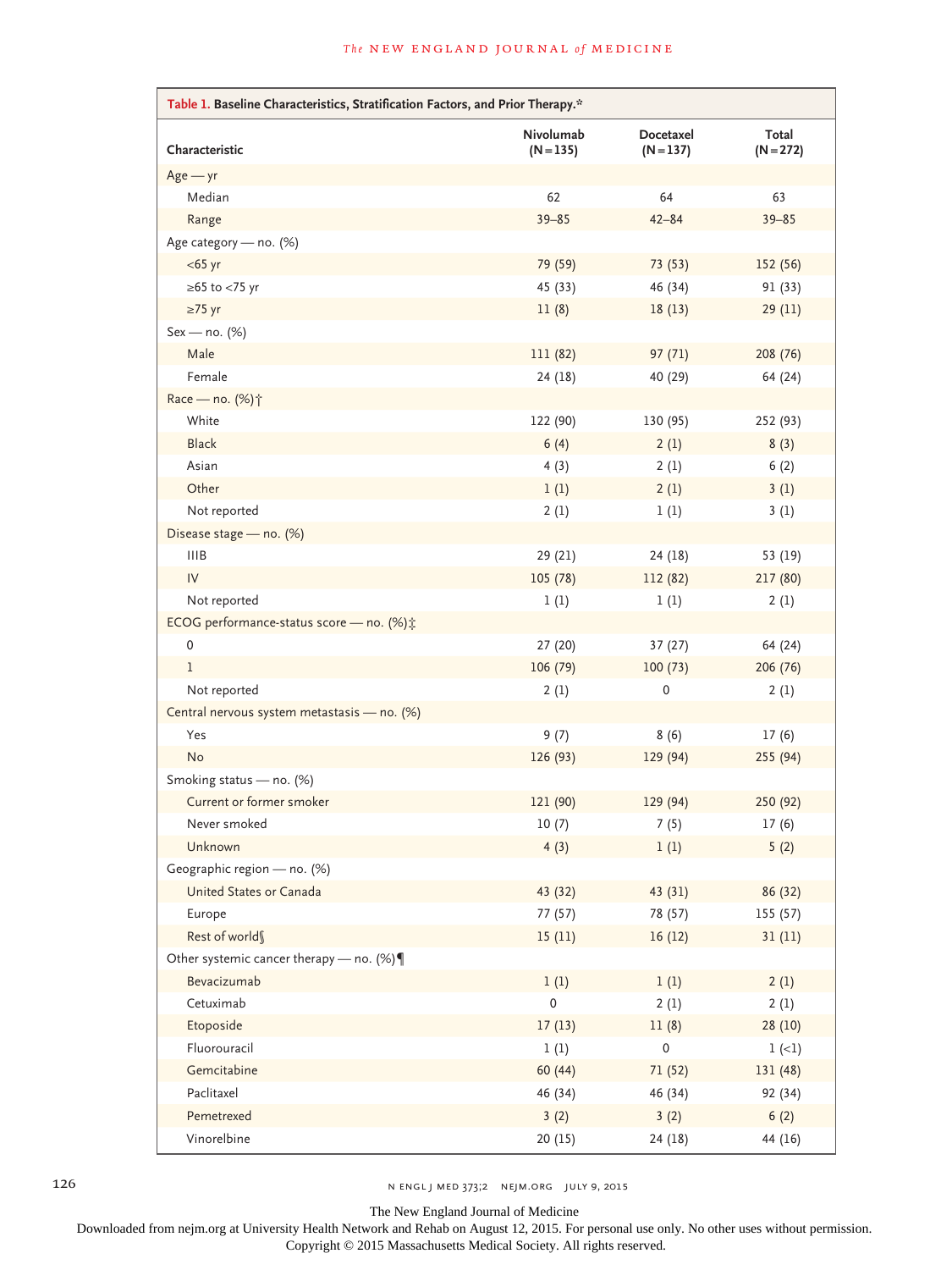| Table 1. (Continued.)                                                                              |                          |                          |                      |  |
|----------------------------------------------------------------------------------------------------|--------------------------|--------------------------|----------------------|--|
| Characteristic                                                                                     | Nivolumab<br>$(N = 135)$ | Docetaxel<br>$(N = 137)$ | Total<br>$(N = 272)$ |  |
| Best response to most recent prior systemic regimen,<br>according to the investigator – no. $(\%)$ |                          |                          |                      |  |
| Complete or partial response                                                                       | 48 (36)                  | 43 (31)                  | 91 (33)              |  |
| Stable disease                                                                                     | 33(24)                   | 47 (34)                  | 80(29)               |  |
| Progressive disease                                                                                | 44 (33)                  | 41 (30)                  | 85 (31)              |  |
| Unknown or not reported                                                                            | 10(7)                    | 6(4)                     | 16(6)                |  |
| Time from completion of most recent prior systemic<br>regimen — no. $(\%)$                         |                          |                          |                      |  |
| $<$ 3 mo                                                                                           | 64 (47)                  | 59 (43)                  | 123(45)              |  |
| $3-6$ mo                                                                                           | 35 (26)                  | 40 (29)                  | 75 (28)              |  |
| $>6$ mo                                                                                            | 35 (26)                  | 37(27)                   | 72 (27)              |  |
| Unknown                                                                                            | 1(1)                     | 1(1)                     | 2(1)                 |  |

\* Data from all patients who underwent randomization are included. There were no significant differences between the study groups at baseline.

† Race was self-reported.

‡ Eastern Cooperative Oncology Group (ECOG) performance-status scores range from 0 to 5, with higher numbers indicating greater disability; a score of 0 indicates no symptoms, and 1 mild symptoms.

The countries in the rest-of-the-world geographic region were Argentina, Australia, Chile, Mexico, and Peru.

¶ Other systemic cancer therapy includes chemotherapy as part of prior first-line therapy.

‖ All but one patient received only one line of prior cancer therapy, which could include multiple agents or a switch of agents within the first-line regimen.

Objective response rates were compared with the use of a two-sided, stratified Cochran–Mantel– Haenszel test, with exact 95% confidence intervals calculated with the use of the Clopper–Pearson method. Nonconventional benefit (i.e., a reduction in the size or number [or both] of target lesions with the simultaneous appearance of new lesions, initial disease progression followed by tumor reduction, or no further progression for at least two tumor assessments) in patients treated beyond initial progression was not included in response-based analyses (objective response rate or progression-free survival). Prespecified analyses were performed to evaluate the prognostic and predictive roles of prestudy status with respect to PD-L1 expression.

Demographic and efficacy analyses included all the patients who underwent randomization (intention-to-treat population). Safety analyses included all the treated patients (those who received at least one dose of study drug). At the time of the interim database lock, 199 of the 272 patients who had undergone randomization had died (86% of the 231 deaths required for the final analysis). The boundary for declaring superiority for overall survival at the interim analysis was a P value of less than 0.03, which was based on an O'Brien–Fleming alpha-spending function. If the P value for overall survival indicated statistical significance, then the key secondary end points of response rate and progression-free survival were tested hierarchically at the 5% alpha level.

#### **RESULTS**

## **Patients and Treatment**

A total of 96% of the patients who underwent randomization (260 of 272 patients) received treatment with a study drug: 131 with nivolumab and 129 with docetaxel. The minimum follow-up was approximately 11 months.

The median age of the patients was 63 years. Most patients were men, had an ECOG performance-status score of 1, had stage IV cancer, and were current or former smokers (Table 1, and Table S1 in the Supplementary Appendix). All the patients had received platinum-based therapy previously; 34% had received paclitaxel previously. The demographic and clinical char-

The New England Journal of Medicine

Downloaded from nejm.org at University Health Network and Rehab on August 12, 2015. For personal use only. No other uses without permission.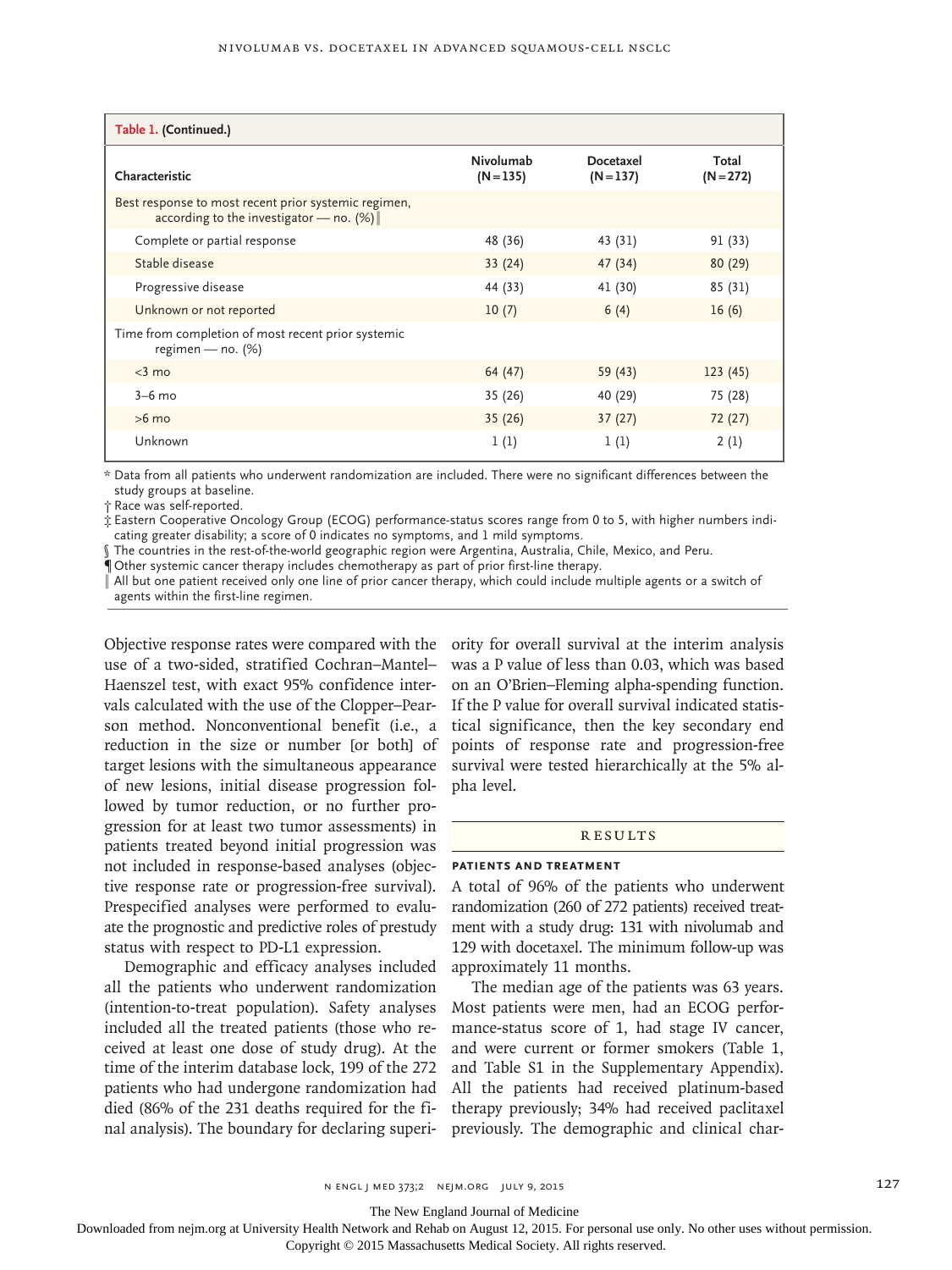

acteristics of the patients were generally well balanced between the groups, with slight between-group imbalances in the percentages of female patients, patients 75 years of age or older, and patients with an ECOG performance-status score of 1.

A median of 8 doses (range, 1 to 48) of nivolumab and 3 doses (range, 1 to 29) of docetaxel were administered. Among the patients in the nivolumab group, 85% received at least 90% of their planned dose intensity. Among the patients in the docetaxel group, 69% received at least 90% of their planned dose intensity, a finding that is consistent with docetaxel dose reductions (which occurred in 27% of patients). At least one dose delay occurred in 37% of the patients in the nivolumab group and in 31% of those in the docetaxel group. The majority of patients in each group had only one dose delay, and the majority of dose delays were from 4 to 7 days in duration (in 61% of the total cycles delayed in the nivolumab group and 71% of those in the docetaxel group). Most delays of nivolumab therapy were attributable to personal or administrative reasons, disease progression, or the administration of radiotherapy; most delays of docetaxel therapy were due to adverse events.

At the time of the database lock, 16% of the patients in the nivolumab group and 2% of those in the docetaxel group were continuing treatment (Table S2 in the Supplementary Appendix). After discontinuation of treatment, 36% of the patients in the nivolumab group and 30% of those in the docetaxel group received subsequent systemic cancer therapy. In the nivolumab group, 24% of the patients received subsequent docetaxel, reflecting the open-label nature of the study; 2% of the patients in the docetaxel group received subsequent immunotherapy (Table S3 in the Supplementary Appendix).

### **Efficacy**

The median overall survival was 9.2 months (95% confidence interval [CI], 7.3 to 13.3) in the nivolumab group as compared with 6.0 months (95% CI, 5.1 to 7.3) in the docetaxel group. Overall survival was significantly longer with nivolumab than with docetaxel (Fig. 1), with the risk of death 41% lower with nivolumab (hazard ratio, 0.59; 95% CI, 0.44 to 0.79; P<0.001). The overall survival rate at 1 year was 42% (95% CI, 34 to 50) in the nivolumab group versus 24% (95% CI, 17 to 31) in the docetaxel group. The hazard ratios for death in the analysis of overall survival favored

128 **n engl july 9, 2015** n engl july 9, 2015 n engl july 9, 2015

The New England Journal of Medicine

Downloaded from nejm.org at University Health Network and Rehab on August 12, 2015. For personal use only. No other uses without permission.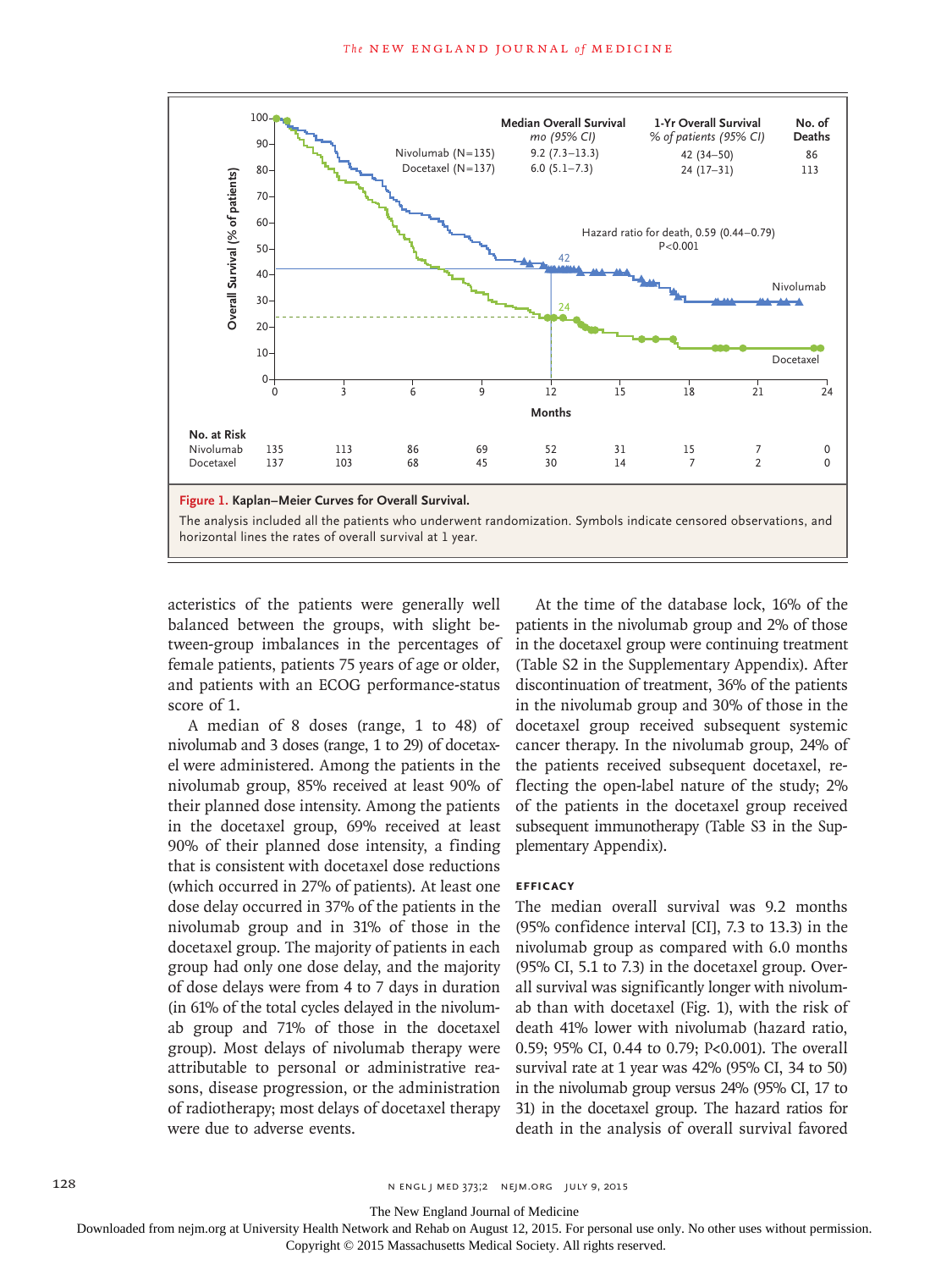nivolumab across all prespecified subgroups, except for the subgroups of patients in the restof-world geographic region (Argentina, Australia, Chile, Mexico, and Peru) and those who were 75 years of age or older (Fig. S2 in the Supplementary Appendix).

The rate of confirmed objective response was significantly higher with nivolumab than with docetaxel (20% [95% CI, 14 to 28] vs. 9% [95% CI, 5 to 15];  $P = 0.008$  (Table 2, and Fig. S3 in the Supplementary Appendix). The median time to response was 2.2 months (range, 1.6 to 11.8) in the nivolumab group and 2.1 months (range, 1.8 to 9.5) in the docetaxel group (Fig. 2A). The median duration of response was not reached in the nivolumab group (range, 2.9 to 20.5+ months, with + indicating an ongoing response at the time of analysis), as compared with 8.4 months in the docetaxel group (range,  $1.4+$  [with the  $+$ indicating censored data because the patient received subsequent therapy] to 15.2+ [with the + indicating an ongoing response]).

The median progression-free survival was 3.5 months (95% CI, 2.1 to 4.9) in the nivolumab group and 2.8 months (95% CI, 2.1 to 3.5) in the docetaxel group (hazard ratio for death or disease progression, 0.62; 95% CI, 0.47 to 0.81; P<0.001) (Fig. 2B, and Fig. S4 in the Supplementary Appendix). The rate of progression-free survival at 1 year was 21% (95% CI, 14 to 28) in the nivolumab group and 6% (95% CI, 3 to 12) in the docetaxel group.

A total of 28 patients were treated with nivolumab after initial progression as defined by RECIST, version 1.1, with 9 patients having a nonconventional pattern of benefit. The characteristics of the patients who were treated after progression, including the change in tumor burden over time, are provided in Figure S5 and Table S4 in the Supplementary Appendix.

A total of 83% of the patients who underwent randomization (225 of 272 patients) had quantifiable PD-L1 expression. Rates of PD-L1 positivity were balanced between the two treatment groups (Table S5 in the Supplementary Appendix). Across the prespecified expression levels (1%, 5%, and 10%), PD-L1 expression was neither prognostic nor predictive of any of the efficacy end points (Fig. 2C, and Table S6 in the Supplementary Appendix). The rates of overall survival and progression-free survival in the PD-L1 subgroups favored nivolumab and were simi-

**Table 2. Clinical Activity of Nivolumab versus Docetaxel in Patients with Advanced Squamous-Cell Non–Small-Cell Lung Cancer.\***

| Variable                        | Nivolumab<br>$(N = 135)$ | Docetaxel<br>$(N = 137)$ |  |  |
|---------------------------------|--------------------------|--------------------------|--|--|
| Objective response <sub>T</sub> |                          |                          |  |  |
| No. of patients                 | 27                       | 12                       |  |  |
| % of patients (95% CI)          | $20(14-28)$              | $9(5-15)$                |  |  |
| Estimated odds ratio (95% CI)   |                          | $2.6(1.3-5.5)$           |  |  |
| P value                         | 0.008                    |                          |  |  |
| Best overall response - no. (%) |                          |                          |  |  |
| Complete response               | 1(1)                     | 0                        |  |  |
| Partial response                | 26 (19)                  | 12(9)                    |  |  |
| Stable disease                  | 39 (29)                  | 47 (34)                  |  |  |
| Progressive disease             | 56 (41)                  | 48 (35)                  |  |  |
| Could not be determined         | 13(10)                   | 30(22)                   |  |  |
| Time to response — mo‡¶         |                          |                          |  |  |
| Median                          | 2.2                      | 2.1                      |  |  |
| Range                           | $1.6 - 11.8$             | $1.8 - 9.5$              |  |  |
| Duration of response — mo: ¶    |                          |                          |  |  |
| Median                          | <b>NR</b>                | 8.4                      |  |  |
| Range                           | $2.9$ to $20.5+$         | $1.4 +$ to $15.2 +$      |  |  |

\* NR denotes not reached.

† Confirmed complete and partial responses were assessed by the investigator according to the Response Evaluation Criteria in Solid Tumors, version 1.1. The confidence interval is based on the Clopper–Pearson method. The analysis was stratified according to geographic region (United States or Canada vs. Europe vs. rest of the world) and prior paclitaxel therapy (yes vs. no). The strata-adjusted odds ratio (nivolumab vs. docetaxel) and the two-sided P value were calculated with the use of the stratified Cochran–Mantel–Haenszel method.

‡ The analysis was performed with data from all the patients who had a re-

sponse (27 patients in the nivolumab group and 12 in the docetaxel group). § The time to response was defined as the time from randomization to the date of first documented complete or partial response.

¶ Results were calculated with the use of the Kaplan–Meier method. The duration of response was defined as the time from the date of first response to the date of first documented disease progression, death, or last tumor assessment that could be evaluated. The + symbol indicates a censored value. The value of 1.4 was censored owing to the start of subsequent therapy in one patient, and the other values were censored because the response was ongoing at the time of the analysis.

lar to those in the primary population. Similar rates of objective response were observed among patients with PD-L1–positivetumors and those with PD-L1–negative tumors and were consistently higher in the nivolumab group than in the docetaxel group (Table S5 in the Supplementary Appendix). Survival outcomes according to PD-L1 expression across all the prespecified expression levels are provided in Figures S6 and S7 in the Supplementary Appendix.

n engl j med 373;2 nejm.org july 9, 2015 129

The New England Journal of Medicine

Downloaded from nejm.org at University Health Network and Rehab on August 12, 2015. For personal use only. No other uses without permission.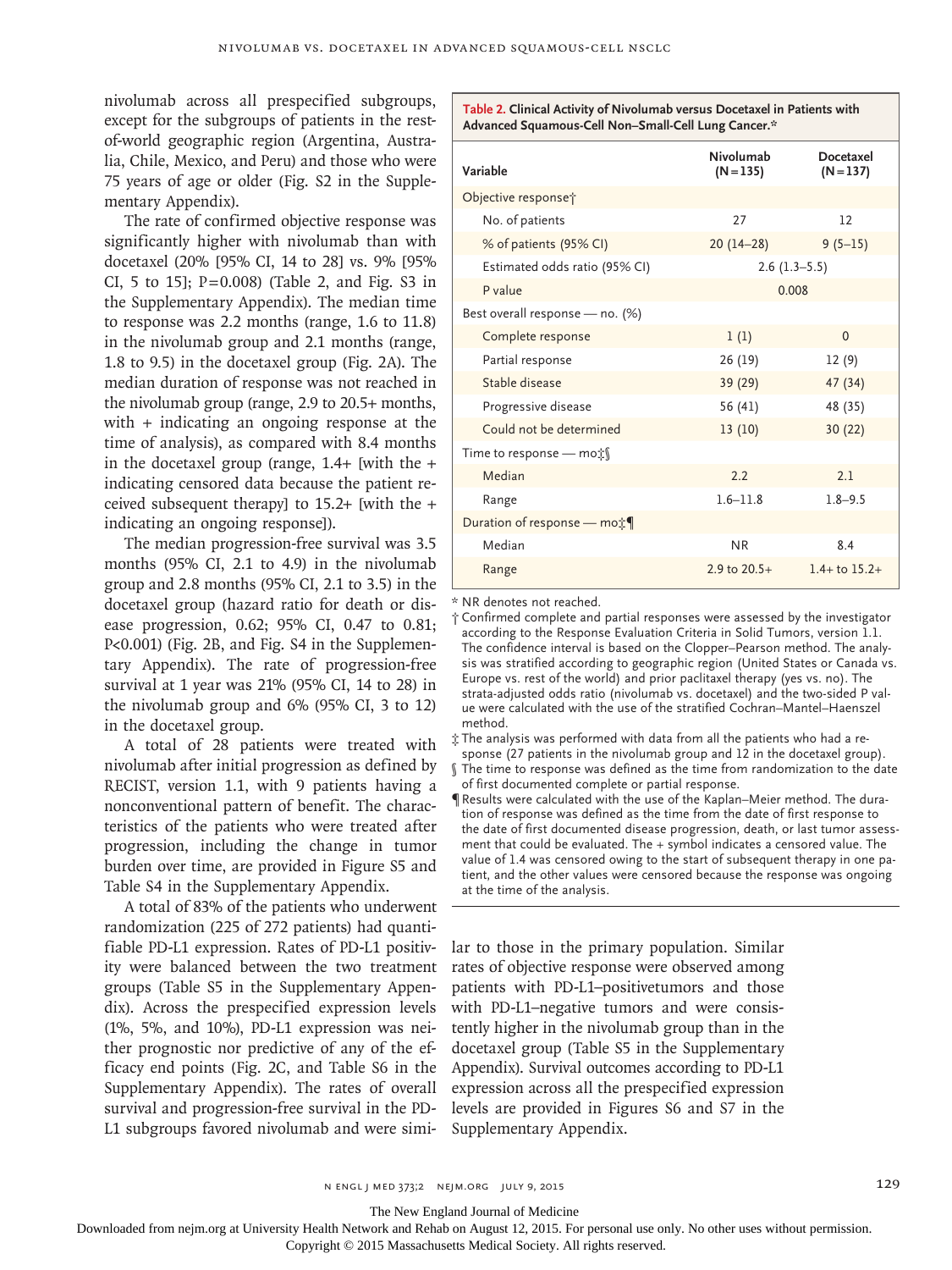

130 **n** ENGL J MED 373;2 NEJM.ORG JULY 9, 2015

The New England Journal of Medicine

Downloaded from nejm.org at University Health Network and Rehab on August 12, 2015. For personal use only. No other uses without permission.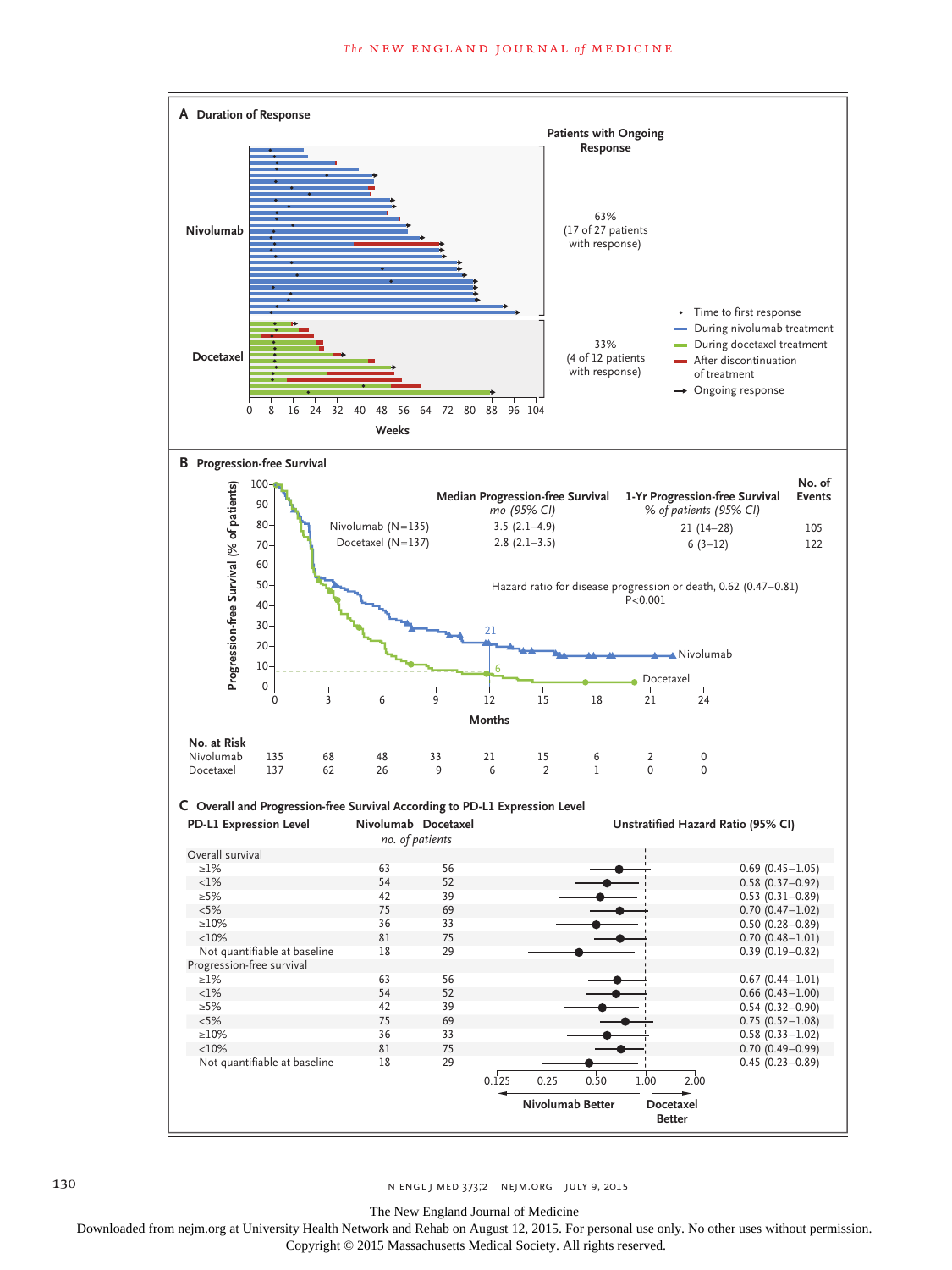#### **Figure 2 (facing page). Efficacy of Nivolumab versus Docetaxel in Patients with Advanced Squamous-Cell Non–Small-Cell Lung Cancer.**

Panel A shows the characteristics of response and disease progression as assessed by the investigator, according to the Response Evaluation Criteria in Solid Tumors, version 1.1. Bars indicate the duration of response. Arrows indicate ongoing response at the time of data censoring. Panel B shows the Kaplan–Meier curves for progression-free survival, defined as the time from randomization to the date of the first documented event of tumor progression, death, or last tumor assessment that could be evaluated (data-censoring date). The analysis included all the patients who underwent randomization. Symbols indicate censored observations, and the horizontal lines the rates of progression-free survival at 1 year. Panel C shows the plot of hazard ratios for death (in the analysis of overall survival) and death or disease progression (in the analysis of progression-free survival), according to the level of expression of the ligand for programmed death 1 (PD-L1) at baseline. The prespecified expression levels for the PD-L1 biomarker analysis were 1%, 5%, and 10% of cells in a section with at least 100 tumor cells that could be evaluated.

#### **Safety**

Treatment-related adverse events, including both hematologic and nonhematologic toxic events, occurred less frequently with nivolumab than with docetaxel. In the nivolumab group, 58% of the patients had events of any grade, 7% had events of grade 3 or 4, and none had grade 5 events; in the docetaxel group, 86% of the patients had events of any grade, 55% had events of grade 3 or 4, and 2% had events of grade 5 (Table 3, and Table S7 in the Supplementary Appendix). The most frequently reported treatment-related adverse events with nivolumab were fatigue (in 16% of the patients), decreased appetite (in 11%), and asthenia (in 10%); docetaxel-treated patients most frequently had neutropenia (33%), fatigue (33%), alopecia (22%), and nausea (23%).

Treatment-related serious adverse events occurred less frequently with nivolumab than with docetaxel. In the nivolumab group, 7% of the patients had serious events of any grade, 2% had serious events of grade 3 or 4, and none had grade 5 serious events; in the docetaxel group, 24% of patients had serious events of any grade, 19% had serious events of grade 3 or 4, and 2% had serious events of grade 5 (Table S8 in the Supplementary Appendix). The higher rates of treatment-related serious adverse events of grade

3 or 4 with docetaxel than with nivolumab were attributable mainly to hematologic toxic events and infections.

The most frequently reported (in ≥3% of patients) treatment-related select adverse events of any grade were hypothyroidism (4% with nivolumab vs. 0% with docetaxel), diarrhea (8% vs. 20%), pneumonitis (5% vs. 0%), increased blood creatinine level (3% vs. 2%), and rash (4% vs. 6%) (Table S9 in the Supplementary Appendix). Three treatment-related select adverse events of grade 3 were reported in the nivolumab group, with one case each of tubulointerstitial nephritis, colitis, and pneumonitis; no grade 4 events were reported. The median times to the onset of treatment-related select adverse events in the nivolumab group ranged from 0.3 to 17.6 weeks across categories (Table S10 in the Supplementary Appendix).

Immune-modulating medications, most often systemic glucocorticoids, were administered for the management of a percentage (18 to 83%) of treatment-related adverse events in each category. Topical preparations were also used for the management of skin-related events. The median times to resolution of treatment-related select adverse events ranged from 0.3 to 5.0 weeks in the nivolumab group (Table S10 in the Supplementary Appendix). The median time to onset of treatment-related pulmonary events was 15.1 weeks (range, 2.6 to 85.1). All but one patient with pulmonary events received glucocorticoids, and all cases resolved, with a median time to resolution of 5.0 weeks (range, 0.6 to 12.1). Among the patients with resolved cases, one patient had a subsequent recurrence of pneumonitis, which was managed appropriately with glucocorticoid treatment.

Treatment-related adverse events led to treatment discontinuation less frequently in the nivolumab group than in the docetaxel group (in 3% vs. 10% of the patients) (Tables S11 and S12 in the Supplementary Appendix). The most common (in ≥1% of patients) treatment-related events leading to discontinuation were pneumonitis in the nivolumab group (in 2%) and peripheral neuropathy and fatigue in the docetaxel group (in 3% and 2%, respectively). Two additional patients in the nivolumab group discontinued treatment owing to pneumonitis (one for whom the relationship was changed from not treatmentrelated to treatment-related after database lock, and one who discontinued >30 days after the

The New England Journal of Medicine

Downloaded from nejm.org at University Health Network and Rehab on August 12, 2015. For personal use only. No other uses without permission.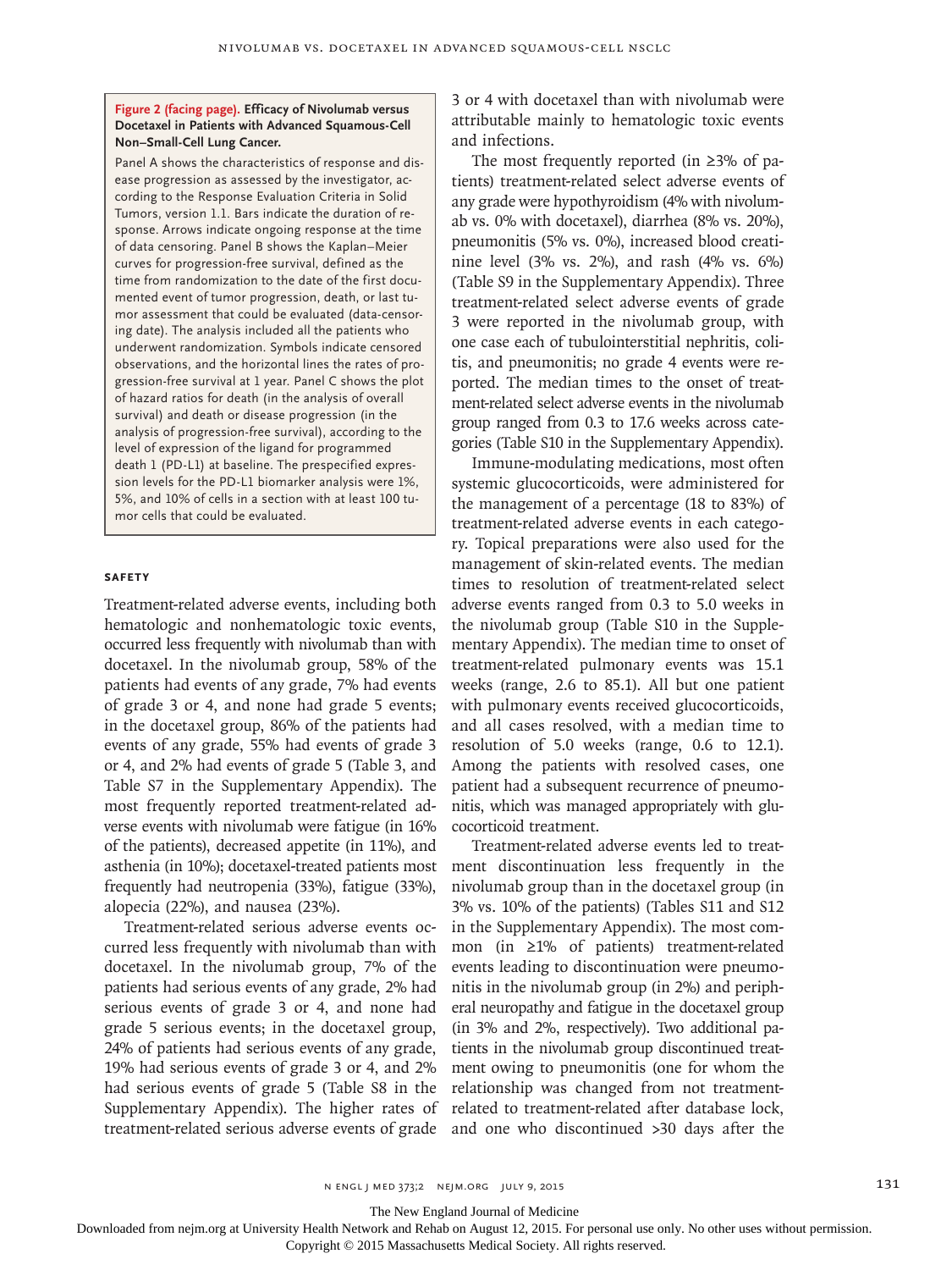| Table 3. Treatment-Related Adverse Events Reported in at Least 5% of Patients.* |                     |                                            |                       |              |  |  |
|---------------------------------------------------------------------------------|---------------------|--------------------------------------------|-----------------------|--------------|--|--|
| Event                                                                           | Nivolumab $(N=131)$ |                                            | Docetaxel $(N = 129)$ |              |  |  |
|                                                                                 | Any Grade           | Grade 3 or 4                               | Any Grade             | Grade 3 or 4 |  |  |
|                                                                                 |                     | number of patients with an event (percent) |                       |              |  |  |
| Any event                                                                       | 76 (58)             | 9(7)                                       | 111 (86)              | 71(55)       |  |  |
| Fatigue                                                                         | 21(16)              | 1(1)                                       | 42 (33)               | 10(8)        |  |  |
| Decreased appetite                                                              | 14(11)              | 1(1)                                       | 25(19)                | 1(1)         |  |  |
| Asthenia                                                                        | 13(10)              | $\Omega$                                   | 18(14)                | 5(4)         |  |  |
| Nausea                                                                          | 12(9)               | $\mathbf{0}$                               | 30(23)                | 2(2)         |  |  |
| Diarrhea                                                                        | 10(8)               | $\mathbf 0$                                | 26 (20)               | 3(2)         |  |  |
| Arthralgia                                                                      | 7(5)                | $\mathbf{0}$                               | 9(7)                  | $\mathbf{0}$ |  |  |
| Pyrexia                                                                         | 6(5)                | $\Omega$                                   | 10(8)                 | 1(1)         |  |  |
| Pneumonitis                                                                     | 6(5)                | $\mathbf{0}$                               | $\Omega$              | $\mathbf 0$  |  |  |
| Rash                                                                            | 5(4)                | $\mathbf 0$                                | 8(6)                  | 2(2)         |  |  |
| Mucosal inflammation                                                            | 3(2)                | $\mathbf{0}$                               | 12(9)                 | $\mathbf{0}$ |  |  |
| Myalgia                                                                         | 2(2)                | $\mathbf 0$                                | 13(10)                | $\mathbf 0$  |  |  |
| Anemia                                                                          | 2(2)                | $\Omega$                                   | 28(22)                | 4(3)         |  |  |
| Peripheral neuropathy                                                           | 1(1)                | $\mathbf 0$                                | 15(12)                | 3(2)         |  |  |
| Leukopenia                                                                      | 1(1)                | 1(1)                                       | 8(6)                  | 5(4)         |  |  |
| Neutropenia                                                                     | 1(1)                | $\Omega$                                   | 42 (33)               | 38 (30)      |  |  |
| Febrile neutropenia                                                             | $\Omega$            | $\Omega$                                   | 14(11)                | 13(10)       |  |  |
| Alopecia                                                                        | $\Omega$            | $\Omega$                                   | 29 (22)               | 1(1)         |  |  |

\* Safety analyses included all the patients who received at least one dose of study drug. No treatment-related deaths occurred in patients treated with nivolumab. Treatment-related deaths were reported in three patients treated with docetaxel (one death each from interstitial lung disease, pulmonary hemorrhage, and sepsis).

most recent dose). Details of the four patients who discontinued owing to pneumonitis are provided in the Supplementary Appendix. No deaths were attributed to nivolumab, as compared with three deaths that were attributed to docetaxel (one each from interstitial lung disease, pulmonary hemorrhage, and sepsis).

## Discussion

Previously treated squamous-cell NSCLC represents an area of unmet need, with little progress made since the approval of docetaxel in 1999. A retrospective review of recent U.S. Medicare data indicates that survival remains poor among patients receiving second-line treatment for squamous-cell NSCLC, with a median overall survival of 6.4 months and survival rates of 22% at 1 year and 5% at 2 years.<sup>17</sup> Here we report results of an international, prospective, randomized, phase 3 trial that showed superior survival and an improved safety profile with nivolumab versus standard-of-care docetaxel in patients with advanced, previously treated squamous-cell NSCLC.

A phase 3 trial comparing docetaxel with docetaxel plus ramucirumab showed a significant but modest improvement in overall survival (hazard ratio for death, 0.86; 95% CI, 0.75 to 0.98;  $P = 0.02$ ) when ramucirumab was added to docetaxel for use in patients with previously treated squamous-cell and non–squamous-cell cancers, but the addition of ramucirumab was associated with added toxicity.18,19 In contrast, in our trial, nivolumab monotherapy, as compared with docetaxel, was associated with a 41% lower risk of death, a 3.2-month longer median survival, and nearly twice the 1-year survival rate. Despite the confounding effects of comparisons with historical data, the outcomes in the docetaxel group in the current trial were consistent with

132 **n engl j med 373;2 nejm.org july 9, 2015** n engl j med 373;2 nejm.org july 9, 2015

The New England Journal of Medicine

Downloaded from nejm.org at University Health Network and Rehab on August 12, 2015. For personal use only. No other uses without permission.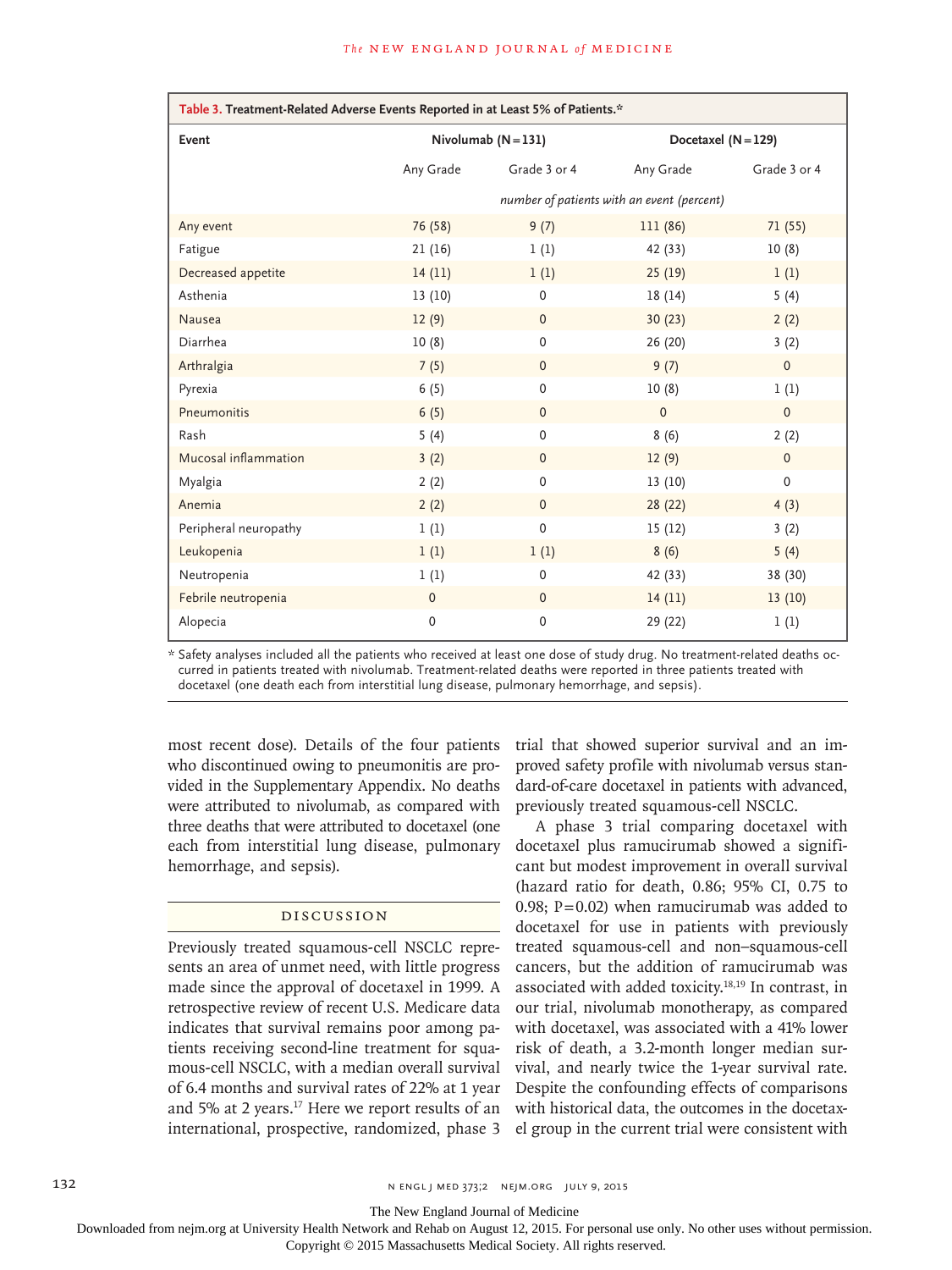expectations that were based on previous studies in which subgroup data were available for patients with squamous-cell tumors.<sup>7,18</sup> Early separation of the Kaplan–Meier estimates favoring nivolumab indicates an early survival benefit with nivolumab.

Consistent with the finding of superior overall survival, nivolumab was associated with a significant improvement across secondary efficacy end points. The rate of confirmed objective response with nivolumab was more than double that with docetaxel. Most patients in the nivolumab group had a response by the time the first scan was obtained, and responses were durable. The durability of benefit was reflected further in the significantly longer progression-free survival than that seen with docetaxel (38% lower risk of progression). The observed efficacy of nivolumab was similar to that observed in a phase 2, single-group trial (CheckMate 063) of nivolumab in the context of third-line therapy and beyond for squamous-cell NSCLC.<sup>15</sup> In that study, nivolumab was associated with a response rate of 15%, a median overall survival of 8.2 months, and a 1-year survival rate of 41%.<sup>15</sup> Together, these trials formed the basis for the March 2015 approval of nivolumab by the Food and Drug Administration for the treatment of patients with metastatic squamous-cell NSCLC who had disease progression during or after platinumbased chemotherapy.<sup>20</sup>

A consistent treatment effect favoring nivolumab was observed in prespecified subgroups, except in the group of patients 75 years of age or older and the group in the rest-of-the-world geographic region. This result was probably attributable to small sample sizes, a lack of adjustment of type I error for multiple comparisons, and an imbalance in ECOG performance-status score that favored the docetaxel group in the subgroup of patients who were 75 years of age or older (in this subgroup, an ECOG performance-status score of 1 was assessed in 91% of the patients in the nivolumab group, vs. 61% of those in the docetaxel group). Further studies that are focused on a larger elderly population than was included in our trial may more fully characterize the degree of benefit with nivolumab in this subgroup.

Early-stage trials have suggested that PD-L1 expression on tumor cells or tumor-infiltrating lymphocytes (or both) may increase the likelihood of response to PD-1–directed or PD-L1–directed therapies. $21,22$  Depending on the chosen assay and expression levels, response rates as high as 83% have been reported.<sup>23</sup> However, responses are consistently seen in patients with tumors or tumor-infiltrating lymphocytes that are not positive for PD-L1.

In this study, the efficacy of nivolumab, including a survival benefit, was observed regardless of tumor PD-L1 expression levels, with results showing that PD-L1 expression was neither prognostic nor predictive of efficacy in the population of patients with squamous-cell NSCLC. Limitations of these analyses were that PD-L1 expression was assessed in archival tumor tissue, which may not have reflected tumor PD-L1 status at the time of treatment, and that only 83% of the patients who underwent randomization had quantifiable PD-L1 expression. We think that the lack of an association between PD-L1 expression and efficacy is probably not related to the performance of the PD-L1 assay but is rather a function of complex interactions between tumors and the immune system.

At least two groups of investigators have suggested that mutational burden or combinations of immune markers might predict which patients would be more likely to benefit from PD-1 checkpoint inhibition.22,24 Data from the current study indicate that PD-L1 testing is not required in order to inform treatment decisions regarding the use of nivolumab in second-line therapy of squamous-cell NSCLC and that patients may have a survival benefit that is independent of PD-L1 expression level.

The safety profile of nivolumab was more favorable than that of docetaxel, with infrequently reported toxic effects that are expected with cytotoxic chemotherapies used as secondline therapies. The frequencies of both hematologic and nonhematologic adverse events, including severe toxic events, were substantially less with nivolumab than with docetaxel, as were adverse events leading to discontinuation. No new safety concerns were identified, and no deaths were attributed to nivolumab. Immune-mediated adverse events with immunotherapies such as nivolumab differ from those seen with traditional cytotoxic therapies, and particular attention should be given to rapid evaluation and initiation of treatment. These adverse events, including pneumonitis, were infrequent and of low sever-

The New England Journal of Medicine

Downloaded from nejm.org at University Health Network and Rehab on August 12, 2015. For personal use only. No other uses without permission.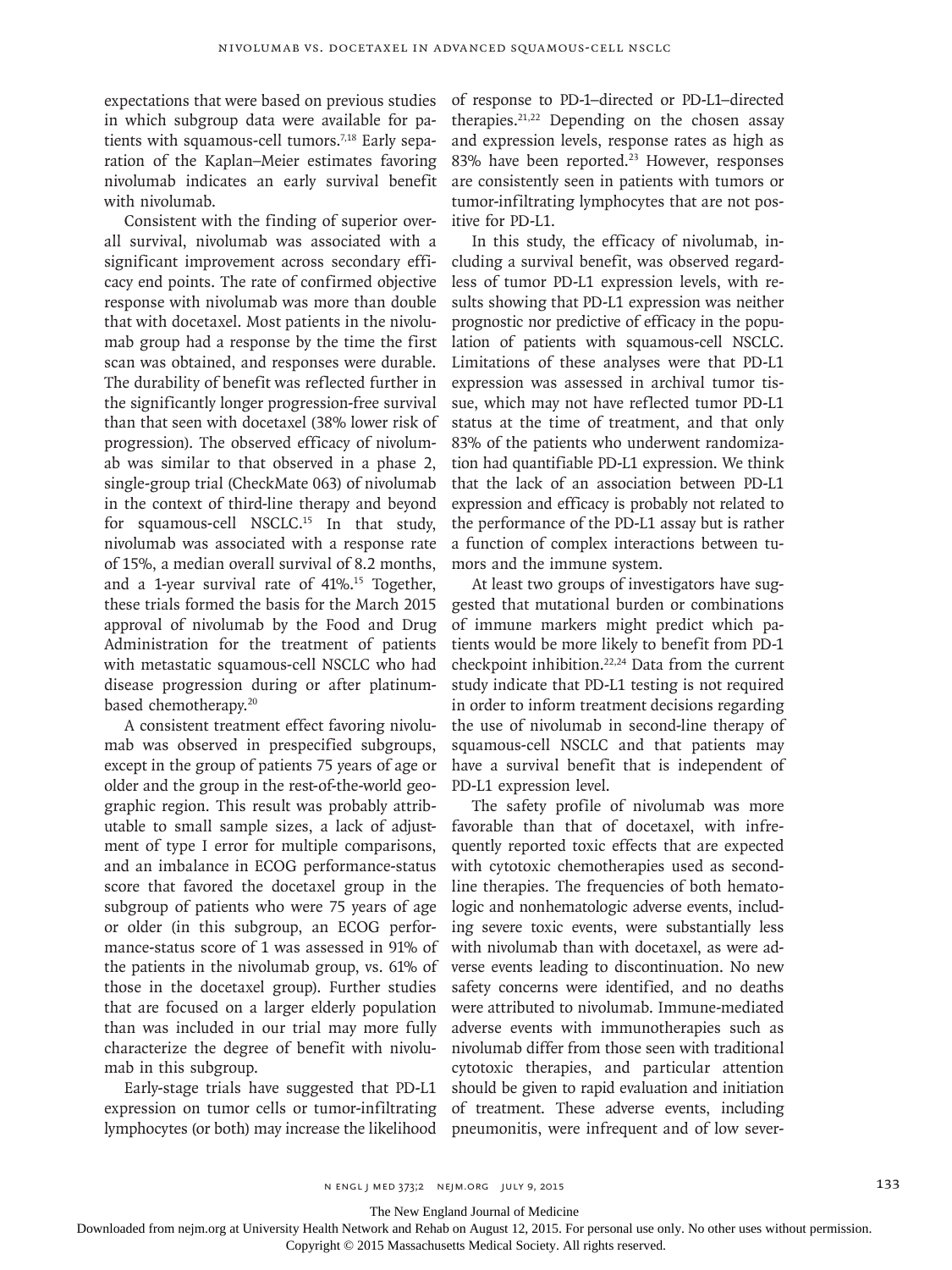ity in this study and were managed with the use of established guidelines.

In conclusion, nivolumab is a PD-1 checkpoint inhibitor that showed a clinically meaningful survival benefit, with an improved safety profile, over that seen with the current standard of care in patients with advanced, previously treated squamous-cell NSCLC. The benefit was observed regardless of prestudy PD-L1 expression level. Further research is needed to identify relevant biomarkers that have sufficient sensitivity and specificity to predict which patients are most likely to benefit.

Supported by Bristol-Myers Squibb.

Dr. Brahmer reports providing uncompensated consulting for and receiving grant support from Bristol-Myers Squibb; Dr. Reckamp, receiving consulting fees from Bristol-Myers Squibb; Dr. Baas, receiving fees for serving on advisory boards from Merck Sharp & Dohme, Bristol-Myers Squibb, and Pfizer, and grant support from Merck Sharp & Dohme and Bristol-Myers Squibb; Dr. Eberhardt, receiving honoraria and consulting fees from Bristol-Myers Squibb, Merck, AstraZeneca, GlaxoSmithKline, Roche, Novartis, Pfizer, Boehringer Ingelheim, Amgen, Eli Lilly, Bayer, Astellas Pharma, Daiichi-Sankyo, and Teva Pharmaceutical Industries, and grant support through his institution from Eli Lilly; Dr. Antonia, receiving honoraria from MedImmune, Bristol-Myers Squibb, and AstraZeneca, and grant support from MedImmune; Dr. Pluzanski, receiving fees for serving on advisory boards from Boehringer Ingelheim and Merck Sharp & Dohme, consulting fees from Bristol-Myers Squibb and AstraZeneca, and lecture fees from Bristol-Myers Squibb, Boehringer Ingelheim, Merck Sharp & Dohme, Roche, AstraZeneca, and Eli Lilly; Dr. Vokes, receiving fees for serving on advisory boards from AbbVie, AstraZeneca, and Boehringer Ingelheim, and honoraria from Celgene, Clovis Oncology, Eli Lilly, GeneCentric, Genentech, Merck, Synta Pharmaceuticals, Transgene, and VentiRx Pharmaceuticals; Dr. Holgado, receiving honoraria and consulting fees from Roche and travel support from Roche and Merck Serono; Dr. Waterhouse, receiving consulting fees from Celgene and Genentech, and lecture fees from Bristol-Myers Squibb, Celgene, and Genentech; Dr. Ready, receiving honoraria from Bristol-Myers Squibb and Celgene; Dr. Gainor, receiving fees for serving on advisory boards and consulting from Jounce Therapeutics and Kyowa Hakko Kirin and travel support from Jounce Therapeutics, Dr. Arén Frontera, receiving fees for serving on advisory boards from Roche, Bristol-Myers Squibb, Boehringer Ingelheim, and Novartis; Dr. Garassino, receiving fees for serving on an advisory board from Bristol-Myers Squibb; Dr. Aerts, receiving lecture fees from Merck Sharp & Dohme, Eli Lilly, Roche, and Bristol-Myers Squibb, and grant support from Eli Lilly and Roche, and holding a patent (PCT/EP2013/077873) related to a method for preparing an immunogenic lysate, which is held by Amphera; Dr. Paz-Ares, receiving fees for serving as a scientific advisor from Eli Lilly, Pfizer, Bristol-Myers Squibb, Roche, AstraZeneca, and Clovis Oncology; Dr. Reck, receiving consulting and lecture fees from Roche, Eli Lilly, Boehringer Ingelheim, Pfizer, Bristol-Myers Squibb, Merck Sharp & Dohme, AstraZeneca, and Novartis; Drs. Baudelet, Harbison, and Lestini, being employees of and holding stock in Bristol-Myers Squibb; and Dr. Spigel, receiving travel support from Bristol-Myers Squibb. No other potential conflict of interest relevant to this article was reported.

Disclosure forms provided by the authors are available with the full text of this article at NEJM.org.

We thank the patients and their families, as well as the study teams involved in the trial, for making this study possible; the staff of Dako North America for collaborative development of the automated immunohistochemical assay for assessing the programmed death 1 ligand; Haolan Lu, Ph.D., for serving as lung-indication biostatistics lead; Konstantina Gialelis, B.S., for serving as the protocol manager; Rosaria Gallucci, B.Sc., for serving as the study coordinator at Fondazione IRCCS Istituto Nazionale dei Tumori, Milan; and Michel van den Heuvel, M.D., Ph.D., of Netherlands Cancer Institute, Amsterdam, for contributions to the conduct of the study. Earlier versions of the manuscript were prepared with medical-writing and editorial assistance provided by Elyse Mallimo, Ph.D., and Lisa Sullivan, M.A., of StemScientific, with funding from Bristol-Myers Squibb.

#### **Appendix**

The authors' affiliations are as follows: the Sidney Kimmel Comprehensive Cancer Center at Johns Hopkins, Baltimore (J.B.); the City of Hope Comprehensive Cancer Center, Duarte, CA (K.L.R.); the Netherlands Cancer Institute and Antoni van Leeuwenhoek Hospital, Amsterdam (P.B.), Erasmus MC Cancer Institute, Rotterdam (J.G.A.), and Ziekenhuis Amphia, Breda (J.G.A.) — all in the Netherlands; the University Hospital of Perugia, Perugia (L.C.), and the Fondazione IRCCS Istituto Nazionale dei Tumori, Milan (M.C.G.) — both in Italy; the Department of Medical Oncology, West German Cancer Center, Universitätsklinikum Essen, and the Ruhrlandklinik, Universität Duisburg–Essen, Essen (W.E.E.E.), the Thoraxklinik, Heidelberg University Hospital, Heidelberg (M.S.), and the LungenClinic Grosshansdorf, Grosshansdorf (M.R.) — all in Germany; the N.N. Blokhin Russian Cancer Research Center, Moscow (E.P.); the H. Lee Moffitt Cancer Center and Research Institute, Tampa, FL (S.A.); the Centrum Onkologii-Instytut im. Marii Skłodowskiej-Curie, Warsaw, Poland (A.P.); the University of Chicago Medicine and Biological Sciences, Chicago (E.E.V.); the Hospital Madrid Norte Sanchinarro (E.H.), the Hospital Universitario Fundación Jiménez Díaz, Madrid (M.D.), and the Hospital Universitario Virgen Del Rocío, Seville (L.P.-A.) — all in Spain; Oncology Hematology Care, Cincinnati (D.W.); the Duke University Medical Center, Durham, NC (N.R.); Massachusetts General Hospital, Boston (J.G.); Centro Internacional de Estudios Clinicos, Santiago, Chile (O.A.F.); Nemocnice Na Bulovce, Prague, Czech Republic (L.H.); Bristol-Myers Squibb, Princeton, NJ (C.B., C.T.H., B.L.); and the Sarah Cannon Research Institute and Tennessee Oncology, Nashville (D.R.S.).

#### **References**

**1.** Travis WD. Pathology of lung cancer. Clin Chest Med 2011;32:669-92.

**2.** Fossella FV, DeVore R, Kerr RN, et al. Randomized phase III trial of docetaxel versus vinorelbine or ifosfamide in patients with advanced non-small-cell lung cancer previously treated with platinumcontaining chemotherapy regimens: the TAX 320 Non-Small Cell Lung Cancer Study Group. J Clin Oncol 2000;18:2354-62.

**3.** Shepherd FA, Dancey J, Ramlau R, et al. Prospective randomized trial of docetaxel versus best supportive care in patients with non-small-cell lung cancer previously treated with platinum-based chemotherapy. J Clin Oncol 2000;18:2095-103.

**4.** Taxotere (docetaxel) U.S. prescribing information. Bridgewater, NJ: Sanofi-Aventis, May 2010. (http://www.accessdata .fda.gov/drugsatfda\_docs/label/2010/ 020449s059lbl.pdf).

134 **n engl july 9, 2015** n engl july 9, 2015 n engl july 9, 2015

The New England Journal of Medicine

Downloaded from nejm.org at University Health Network and Rehab on August 12, 2015. For personal use only. No other uses without permission.